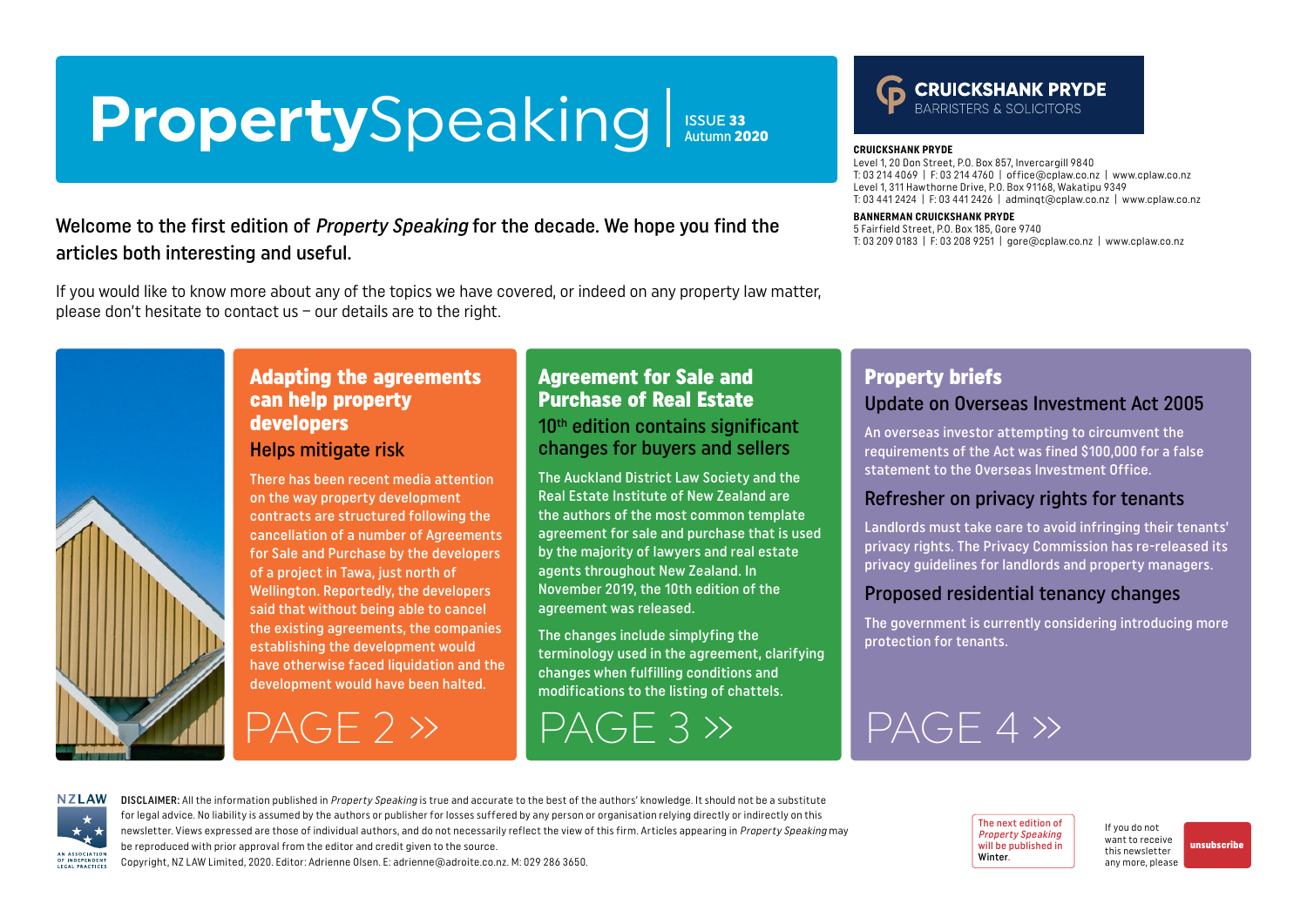#### <span id="page-1-0"></span>**Property**Speaking PAGE 2 ISSUE 33 **Autumn 2020**

# Adapting the agreements can help property developers

#### Helps mitigate risk

There has been recent media attention on the way property development contracts are structured following the cancellation of a number of Agreements for Sale and Purchase by the developers of a project in Tawa, just north of Wellington. Reportedly, the developers said that without being able to cancel the existing agreements, the companies establishing the development would have otherwise faced liquidation and the development would have been halted.

In this article we look at how agreements can be adapted to suit the specific characteristics of a property development and how they can help mitigate the risks (and costs) to developers. As well, we address some of the questions you should ask to determine where the risks and burdens of the development will fall.

#### Who will own the land during the development?

When undertaking a property development, you do not necessarily need to purchase the underlying land before on-selling to prospective buyers. Instead, you could make your purchase of the underlying land conditional on the development proceeding and the sections or houses being on-sold. This can limit the risk you will be unable to

complete the development (because, for example, you cannot obtain the necessary consents for the development) after you have purchased the land.

Any of your sale agreements that onsell properties in the development must account for the fact that the sale of the land to you will need to go ahead first or contemporaneously. This holds true for any agreements or events on which the development is dependent. If there is anything that must happen before you proceed with the development then your sale agreements should be conditional on that thing happening.

### Who is responsible for the resource consent?

You can add clauses to any agreement to specify whether it is you, the owner of the underlying land or even the eventual buyer of a property in the development who is responsible for obtaining the necessary approvals and consents for developing the property. It is sensible to make both your land purchase and sale agreements conditional on the necessary approvals and consents being obtained. This will help ensure you are not bound to complete an unlawful development.



You also should consider who should approve the conditions imposed on any approvals or consent. To avoid onerous conditions being placed on you, you may want to specify that, before the agreements become unconditional, you must approve the terms and conditions of the resource consent or other relevant approvals.

#### The development takes longer than expected?

Under rules in the Resource Management Act 1991, all agreements entered into prior to the deposit of the survey plan are automatically conditional on the survey plan being deposited. Buyers are also entitled to cancel their agreement:

- » Within 14 days of the agreement being signed by all parties, or
- » Two years after the date the resource consent was granted or one year after the date of the agreement (whichever is later) if you have 'not made reasonable progress towards submitting a survey plan' or have 'not deposited the survey plan within a reasonable time.'

Aside from these rules, you can build clauses into your agreements that provide a shorter timeframe for the deposit of the survey plan or that allow you to cancel the agreements if the development is not completed within a specific timeframe. Known as 'sunset clauses', these can operate for either party's benefit depending on the wording. This was the type of clause relied upon by the developers in the Tawa situation when they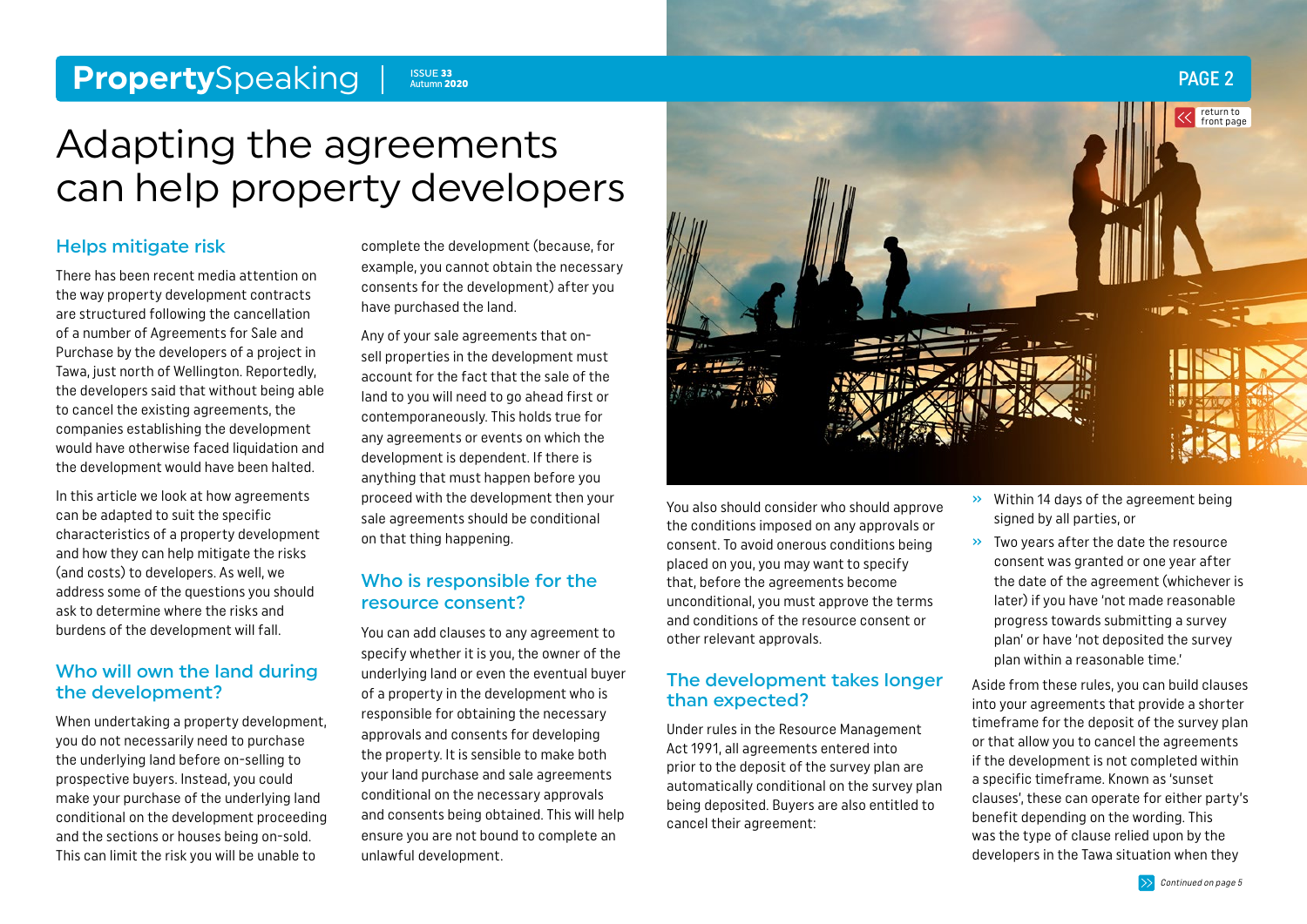#### <span id="page-2-0"></span>**Property**Speaking Pages 2018 and 2020 Contract 2018 2019 10:00 10:00 10:00 10:00 10:00 10:00 10:00 10:00 10:00 10:00 10:00 10:00 10:00 10:00 10:00 10:00 10:00 10:00 10:00 10:00 10:00 10:00 10:00 10:00 10:00 10:00 10:00 10 Autumn 2020



# Agreement for Sale and Purchase of Real Estate

### 10th edition contains significant changes for buyers and sellers

The Auckland District Law Society and the Real Estate Institute of New Zealand (ADLS & REINZ) are the authors of the most common template Agreement for Sale and Purchase that is used by the majority of lawyers and real estate agents throughout New Zealand. In November 2019, ADLS & REINZ released the 10th edition of the agreement with changes that impact and benefit both buyers and sellers.

The 10th edition makes a number of changes to the agreement that include:

- » Simplifying the terminology so it is consistent with the wording in the Land Transfer Act 2017
- » Clarifying the obligations of the parties when fulfilling conditions, and
- » Setting a clear distinction between chattels that have an operational function and those that don't.

### Changes when fulfilling conditions

**Finance condition wording**: The finance condition no longer specifies with which lender the buyer needs to arrange finance, as long as the buyer takes all reasonable steps to obtain finance.

If you are unable to obtain finance and you want to cancel the agreement, you have an obligation to provide evidence of the steps you took to try and obtain that finance. You cannot use this condition to cancel if you simply change your mind about the purchase.

**Toxicology report:** There is now the option for a buyer to obtain a toxicology report as a standard condition in the agreement. If selected, the condition requires the buyer to hire a professional to test the property for drug contamination, primarily methamphetamine. The buyer has 15 working days to arrange the test to be done and to approve the written toxicology report.

**Building report now must be in writing**: The buyer now has 15 working days to arrange a builder to inspect the property and prepare a written report. If, for any reason, you don't approve the report you must supply the seller with a copy of the report.

**Time for fulfillment**: The finance condition date must be specified on the front page of the agreement. If you are a first home buyer and want to use your KiwiSaver to apply for a KiwiSaver HomeStart grant, we recommend that you have a finance condition of at least 15–20 working days.

The standard dates for the other conditions in the agreement have been aligned at 15 working days. These dates can be changed before the agreement is signed if you think

you will need additional time to fulfill the condition.

**Duty to fulfill conditions**: Issues may arise while the buyer is trying to fulfill the conditions and the buyer may want to cancel the agreement. Where there is a condition in place, the party who benefits from that condition has a duty to take all reasonable steps to satisfy it. For example, you cannot cancel the agreement under a builder's report condition if you failed to obtain a builder's report. Also, if a bank will not lend you the full amount to complete the

purchase, under the standard finance condition you could be required to exhaust all reasonable opportunities to obtain finance, that could include asking the seller for 'vendor finance'.

### Changes to chattels listings

The 10th edition now separates the warranties that a seller provides for the property's chattels.

Schedule 2 lists the chattels with no operational function such as curtains or fixed floor coverings. Schedule 3 lists the

[Continued on page 5](#page-4-0)

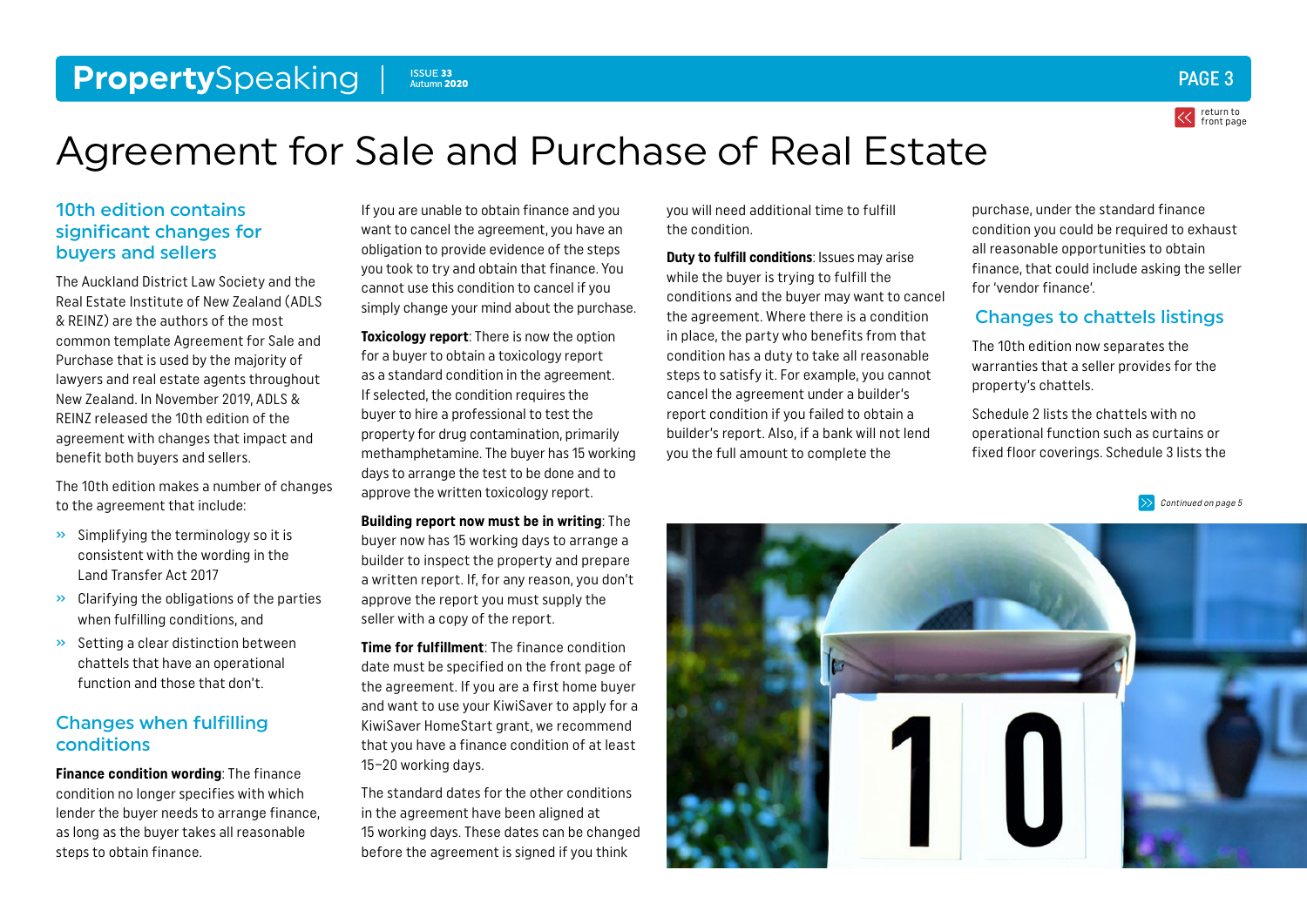# <span id="page-3-0"></span>**Property**Speaking I ISSUE 33

### Autumn 2020

# Property briefs

There have been a number of developments around property investment by overseas investors and also on residential tenancies.

If you are an overseas investor or a landlord, you should ensure you are up-to-date with the latest changes and/or proposals.

#### Update on Overseas Investment Act 2005

An overseas investor attempting to circumvent the requirements of the Overseas Investment Act 2005 has received the first criminal conviction under that legislation. In February 2020, Dr Won Joo Hur was fined \$100,000 for falsely stating to the Overseas Investment Office (OIO) that a property was not purchased on his behalf and providing a false loan document to support his version of events.

The OIO continues to take civil enforcement action against overseas persons who do not seek consent for relevant land purchases. Since 2015, the OIO has successfully sought financial penalties in the High Court and required the disposal of property in a number of cases where the Act's requirements were not met by overseas investors. In one such case, the High Court ordered civil penalties totalling \$2,970,2561 .

These cases are a reminder that getting things wrong in this area can have serious consequences. It's essential that you

check whether you might need OIO consent for a purchase before entering into any Agreement for Sale and Purchase of Real Estate. Also, if there is any change to your company's directors during the consent process, you must update the OIO. Otherwise, you risk delaying the consent process or there could be other penalties.

If you or your company have overseas connections, we can help with assessing whether your property purchase requires OIO consent and to work through the consent process with you.

#### Refresher on privacy rights for tenants

Privacy for residential tenancies continues to be a hot topic.

Recently a tenant was awarded \$1,500 due to her tenancy being terminated in a retaliatory move by her landlord following a privacy breach by a tradesman. During bathroom renovations, the tradesman entered the

tenant's bedroom – reportedly to find out why some ducks were quacking outside the property. After the tenant refused to allow the tradesman to return to the property, the landlord terminated her tenancy. The Tenancy Tribunal ordered the landlord to pay compensation to his tenant as he had failed to provide sufficient instructions about which areas of the house the tradesman could/should not enter.

As a landlord, you must take care to avoid infringing your tenants' privacy rights – either during the tenancy application process or throughout their tenancy. To help you navigate this area, we outlined some guidance around tenants' privacy in the Spring 2019 edition of Property Speaking.

Since we published that article, the Office of the Privacy Commissioner has re-released its privacy guidelines for landlords and property managers. The guidelines address questions such as:

» When can you ask a tenant for a criminal record check?

PAGE 4

return to [front page](#page-0-0)

- » What types of internet searches can you conduct on your tenants?
- » What levels of information can you collect during the application process?

The new guidelines can be found **[here](https://privacy.org.nz/news-and-publications/guidance-resources/privacy-act-guidance-for-landlords-and-tenants/)**.

#### Proposed residential tenancy changes

Following the passing of the Residential Tenancies Amendment Act 2019, further law changes are now proposed for residential tenancies. The government is currently considering introducing more protection for tenants, including:

- » Prohibiting landlords from inviting tenants to offer to pay more than the advertised rent (a bidding war)
- » Increasing the minimum time between rent increases from 180 days to 12 months





<sup>1</sup> Chief Executive of Land Information New Zealand v Hong [2019] NZHC 1561.